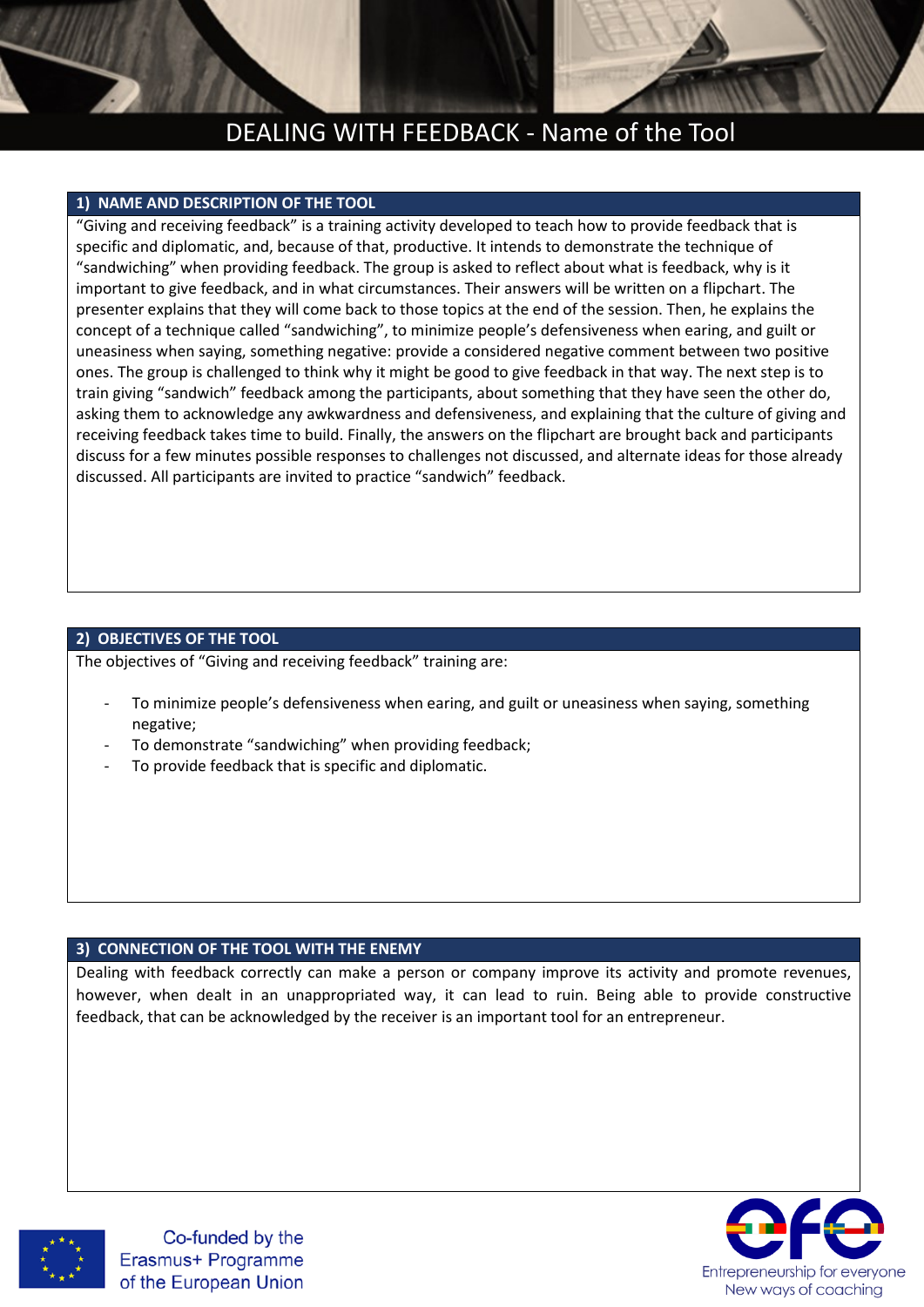

# DEALING WITH FEEDBACK - Name of the Tool

### **4) RESOURCES & MATERIALS**

Resources and materials needed for the training are:

- A presenter that promotes discussion on the subjects and explains the "sandwich" feedback concept;
- A flipchart and marker;
- Writing material, in order for participants to write their ideas and take notes ok the session.

## **5) IMPLEMENTATION OF THE TOOL**

- Step 1, 10 minutes. The group is asked to reflect about what is feedback, why is it important to give feedback, and in what circumstances. Their answers will be written on a flipchart. The presenter explains that they will come back to those topics at the end of the session.
- Step 2, 5 minutes. The presenter explains the concept of a technique called "sandwiching", to minimize people's defensiveness when earing, and guilt or uneasiness when saying, something negative: provide a considered negative comment between two positive ones. The group is challenged to think why it might be good to give feedback in that way.
- Step 3, 20 minutes. Train giving "sandwich" feedback among the participants, about something that they have seen the other do, asking them to acknowledge any awkwardness and defensiveness, and explaining that the culture of giving and receiving feedback takes time to build.
- Step 4, 5 minutes. The answers on the flipchart are brought back and participants discuss for a few minutes possible responses to challenges not discussed, and alternate ideas for those already discussed. All participants are invited to practice "sandwich" feedback.

### **6) WHAT TO LEARN**



Co-funded by the Erasmus+ Programme of the European Union